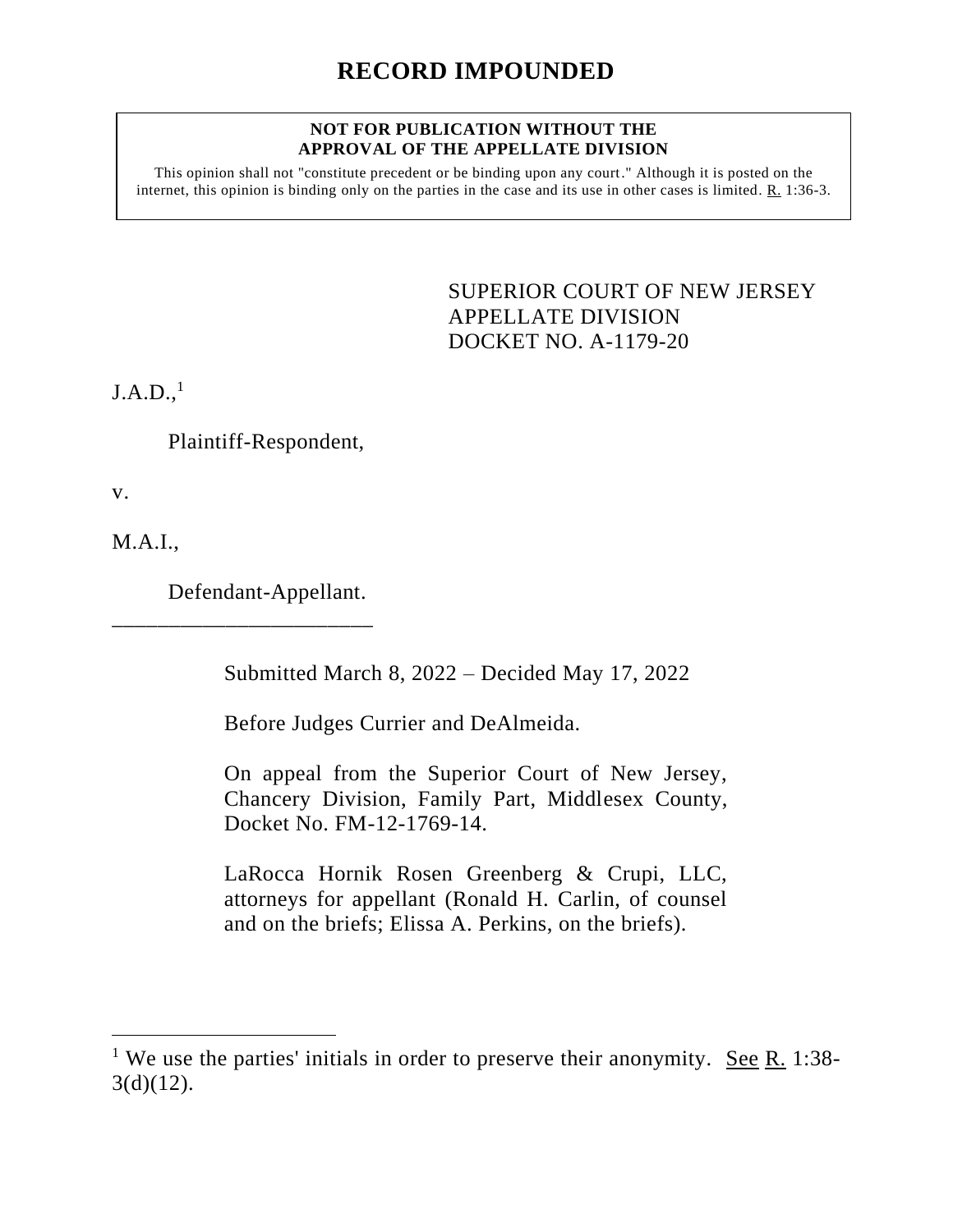Laufer, Dalena, Jensen, Bradley & Doran, LLC, attorneys for respondent (Peter G. Bracuti, of counsel and on the brief).

## PER CURIAM

Defendant appeals from the November 25, 2020 order granting plaintiff unsupervised overnight parenting time with the parties' daughter. Defendant contends the court abused its discretion in analyzing the best interests of the child factors under N.J.S.A. 9:2-4(c). Defendant also asserts the trial court erred in ordering defendant to pay plaintiff \$30,000 in counsel fees and an additional \$15,460 towards plaintiff's supervised visitation fees and expert reports. We affirm.

### I.

The parties were married in July 2010, their child was born in July 2011, and the parties divorced on August 21, 2014. The marital settlement agreement (MSA) included an April 21, 2014 consent order (consent order) providing for the child's custody and care. The parties shared joint legal custody of their daughter. Under the consent order, defendant is the parent of primary residence and plaintiff is the parent of alternate residence.

The consent order accorded plaintiff parenting time on one weekday overnight, a Sunday overnight, and Friday afternoons. After the first three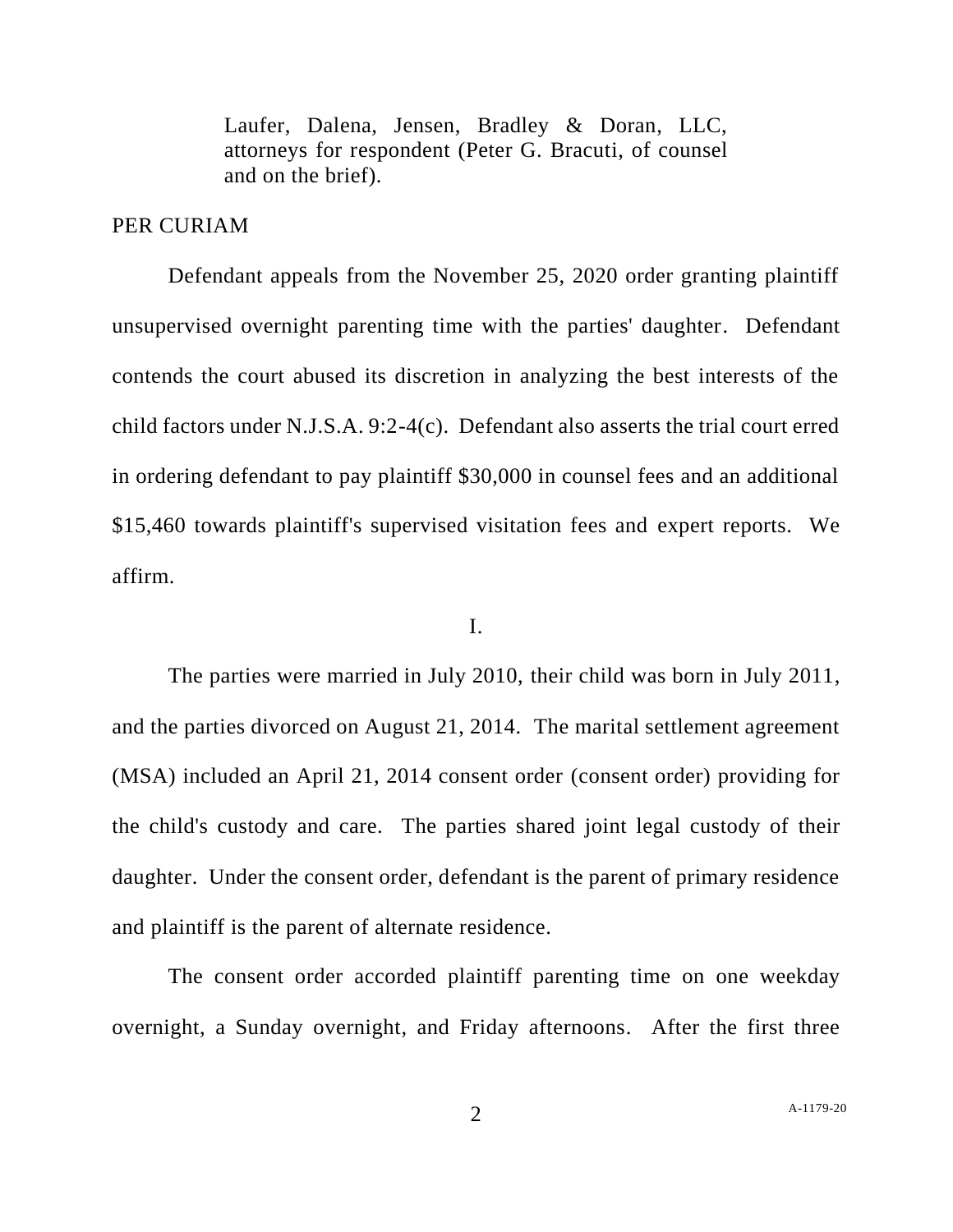months, the consent order expanded plaintiff's parenting time with additional overnights. The consent order also included a holiday and summer vacation schedule.

In November 2014, defendant informed the Division of Child Protection and Permanency (DCPP) that the child stated plaintiff had touched her inappropriately. DCPP concluded the allegation was "[u]nfounded" and recommended the child see a therapist, which she did.

Seven months later, the child's therapist reported to DCPP that defendant informed her that the child said plaintiff touched the area surrounding her vagina. DCPP concluded that the allegation was "[n]ot [e]stablished."

Around this same time, defendant unilaterally terminated plaintiff's parenting time and access to the child, in violation of the consent order. Motion practice ensued.

In January 2016, the court ordered defendant to comply with the consent order's provision permitting each party to have "reasonable telephone, Facetime or similar access to [the child] when she is in the care of the other parent." The trial court also granted plaintiff's request to resume parenting time but ordered the parenting time to be supervised through the "Peaceful Healing" program at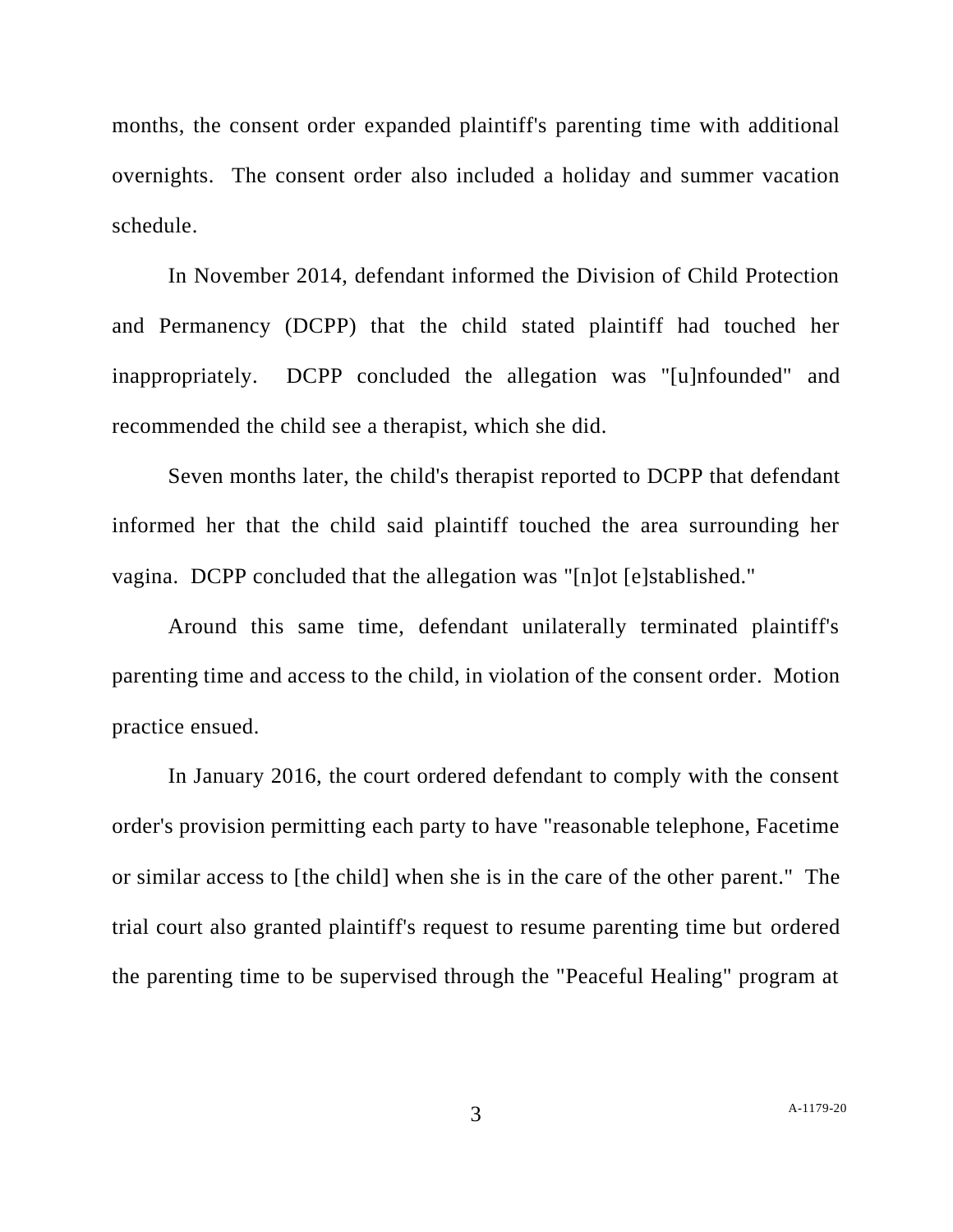plaintiff's expense. The program was coordinated by Lori Lynn, L.P.C., C.S.W., N.B.C.C., A.C.S.

The court also granted defendant's request to appoint a forensic psychologist with experience in evaluating pediatric sexual abuse cases. Accordingly, plaintiff was ordered to cooperate with defendant's expert, Susan Cohen Esquilin, Ph. D., ABPP-Clinical, and defendant was ordered to cooperate with plaintiff's expert—Mark Singer, Ed. D. Lynn was permitted to attend the child's therapy sessions and her evaluation meetings with Esquilin and Singer.

On December 22, 2016, the court granted defendant's request to temporarily relocate to Massachusetts with the child, finding it "imperative" that defendant relocate for employment reasons. Plaintiff was granted two supervised visits in late December and supervised parenting time for two weekends every month. And, if plaintiff was "unable to coordinate supervision for his parenting time with Peaceful Healing on [the] two weekends, [d]efendant [was ordered to] make the child available for weekday supervised parenting time with [p]laintiff." As of November 25, 2020, the child continues to reside in Massachusetts with defendant.

Throughout 2016 and 2017, Peaceful Healing attempted to comply with a court order to interview the child to determine whether she felt safe and

4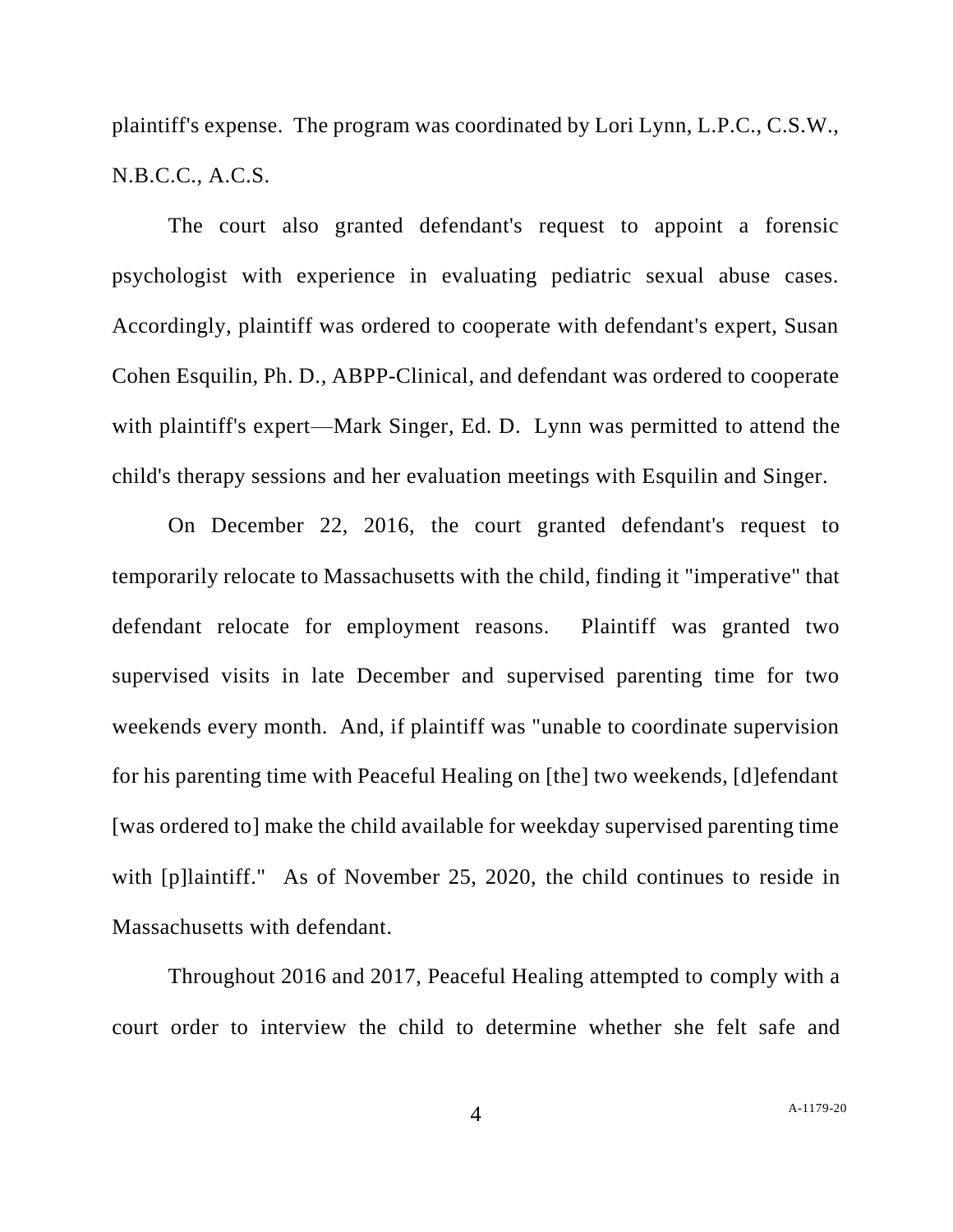comfortable having unsupervised parenting time with plaintiff. However, defendant refused to make the child available for an interview. This resulted in plaintiff missing parenting time in 2017.

In May 2017, plaintiff moved for the court to schedule a plenary hearing regarding defendant's allegations of abuse as well as to further consider defendant's relocation. Plaintiff also requested a block of unsupervised parenting time during the summer of 2017 and for further relief.

For reasons not disclosed in the record, the court did not issue a decision on this motion until October 2017. Therefore, plaintiff's request for parenting time for the summer was moot. The court granted plaintiff's request for a plenary hearing for a determination on the remaining issues. More than two years passed before that plenary hearing began.

After almost three years of supervised visits, plaintiff moved in May 2019 to lift the supervised restriction on his parenting time. While the motion was pending, Lynn reported an incident where she saw the child, while lying next to plaintiff on the couch watching a movie, put her hand inside her pants and start to masturbate. After Lynn repeatedly told the child to please sit up and stop, the child stopped, sat quietly, and continued to watch the movie. During the plenary hearing, Lynn said the entire incident lasted less than ten seconds. Plaintiff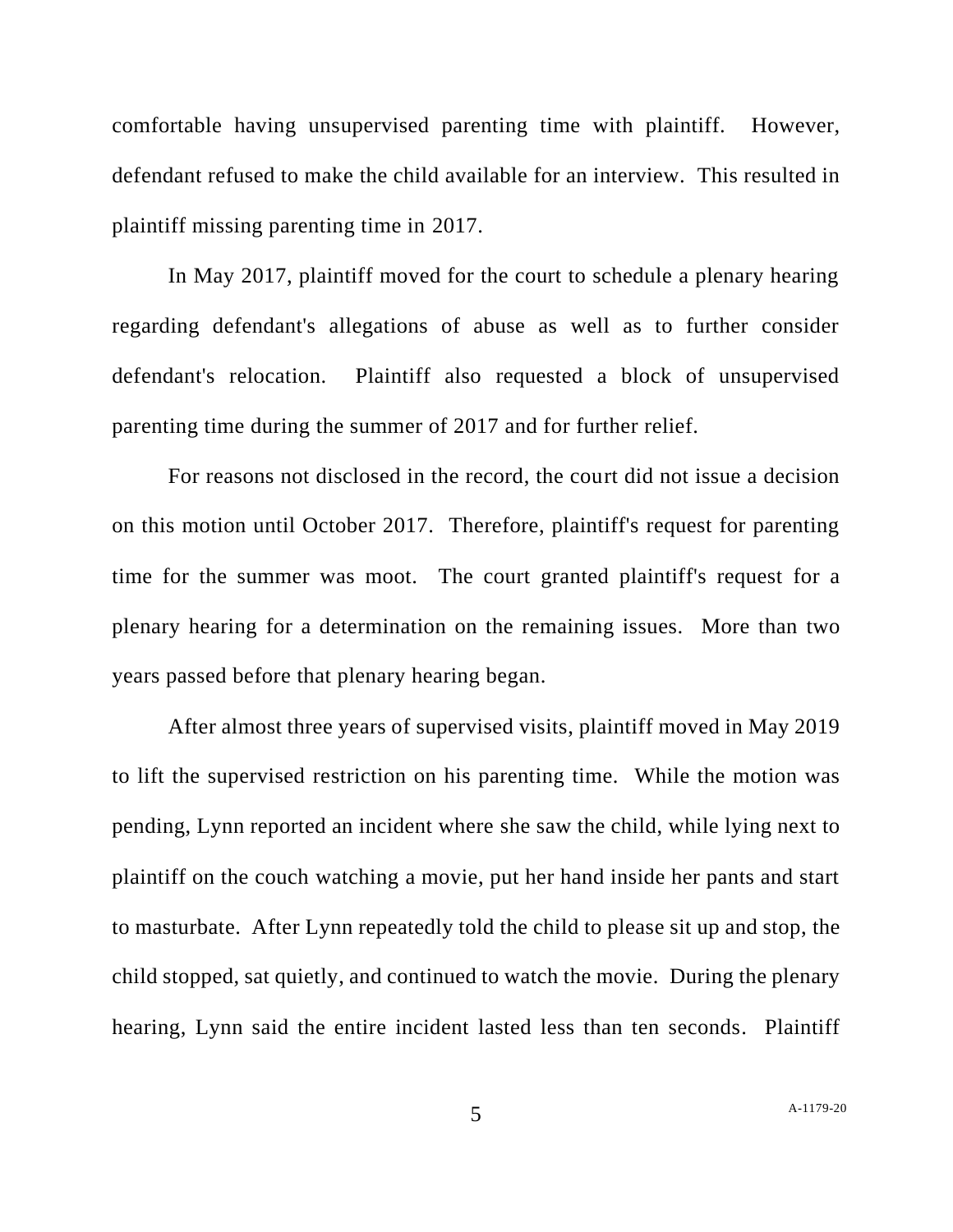testified he did not know that this incident occurred until after Lynn told him about it and noted it in her report.

Although the court ruled on some aspects of plaintiff's application, it reserved decision on lifting the supervised parenting time requirement. On June 30, 2019, plaintiff ceased using the Peaceful Healing supervision services because the sessions cost approximately  $$1500$  per weekend.<sup>2</sup> As a result, because plaintiff was only permitted to have supervised visits with his daughter, he was no longer able to have in-person visits with her and was only able to maintain contact through electronic communication.

# II.

The plenary hearing took place over ten days between February and June 2020. During his testimony, plaintiff reiterated that he stopped using the Peaceful Healing services because of the cost—approximately \$36,000 a year.

Plaintiff also testified regarding the effects the abuse allegations and protracted litigation has had on his relationship with his daughter. He said he missed birthdays, holidays, and vacations, as well as other extracurricular activities and milestones.

<sup>&</sup>lt;sup>2</sup> Defendant paid for 164 supervised visits with his daughter through Peaceful Healing between September 2016 and June 2019.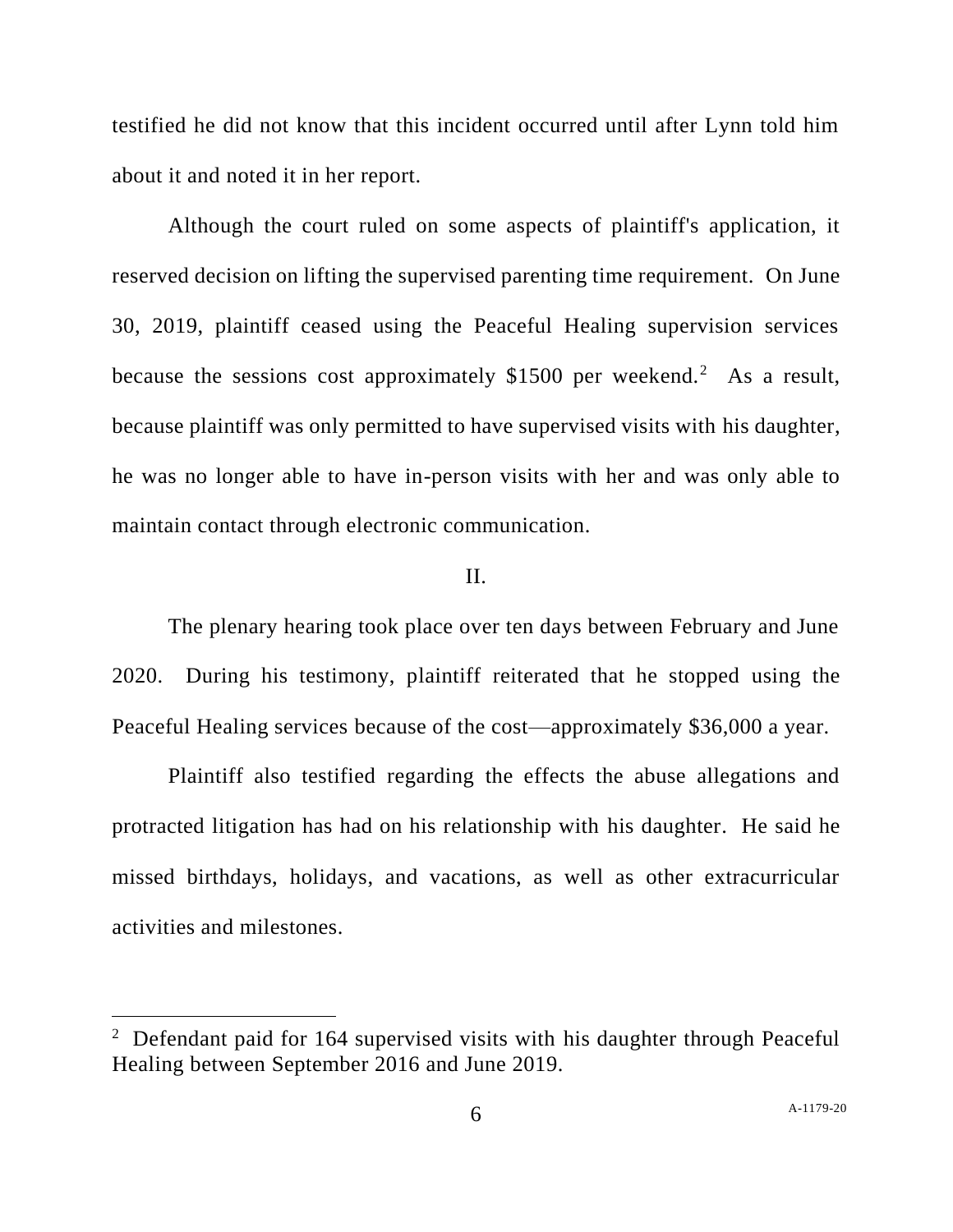Plaintiff also outlined the financial hardship he currently faces due to the costs from the litigation and Peaceful Healing services. Plaintiff spent \$109,213.09 on Peaceful Healing supervision and evaluations, as well as \$19,000 on Dr. Singer's expert evaluations and services. His costs totaled approximately \$263,000. Plaintiff testified that part of the cost was due to defendant's refusal to cooperate in the processing of insurance claims. As a result, plaintiff has only received approximately \$6000 to \$7000 in insurance reimbursements for the Peaceful Healing supervised visits.

Plaintiff expressed his frustration that it took over five years to receive the parenting time he was entitled to under the 2014 consent order. He first requested a plenary hearing in 2017. Although the motion was eventually granted, the hearing did not start until February 2020. In addition, plaintiff testified he had not received all of Lynn's reports prior to the start of the hearing, despite having paid for them.

Defendant's expert, Dr. Esquilin, testified during the plenary hearing that there was no evidence suggesting plaintiff has a sexual interest in children. She stated that plaintiff and the child have a "warm" interaction and enjoyed each other's company. Dr. Esquilin recommended in her 2016 report that the child have daytime unsupervised parenting time with plaintiff. However, given the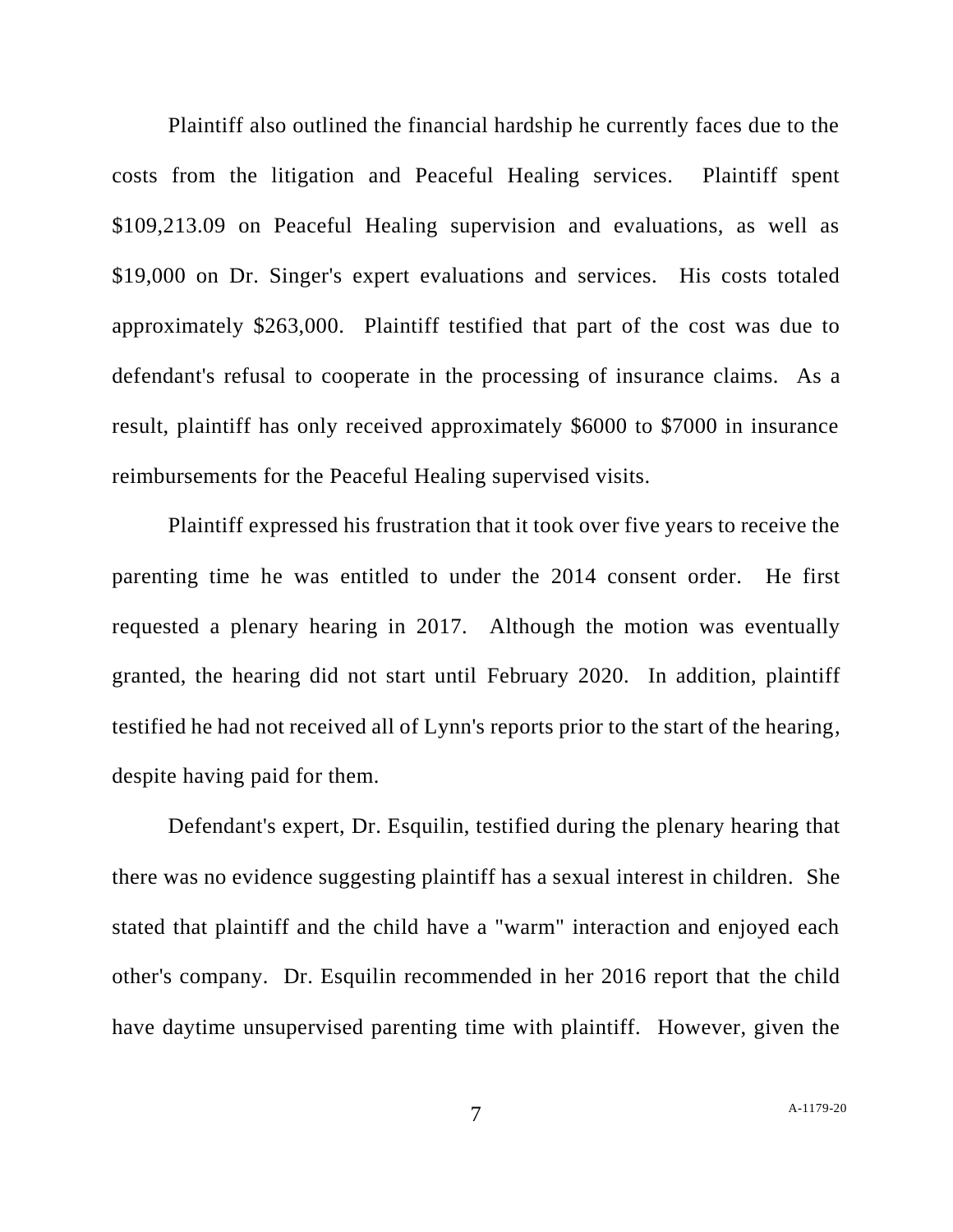fact that Dr. Esquilin's report was four years old by the time of the hearing, she conceded that she could not make any additional recommendations, as her report was based on past observations.<sup>3</sup>

Dr. Singer testified on behalf of plaintiff during the hearing. He prepared a report in December 2018. He stated that in the course of his evaluation and investigation, he did not find any data suggesting plaintiff acted out sexually towards children. He recommended that Peaceful Healing develop a transition plan so plaintiff could have unsupervised visits with the child. Dr. Singer acknowledged plaintiff's obsessive-compulsive disorder, and his "unconventional views" regarding adult, consensual, sexual relationships. But he concluded that "[t]he data does not suggest that . . . unsupervised parent time . . . would create an imminent risk of harm to [the child]." Dr. Singer testified that his report, coupled with the "[u]nfounded" and "[n]ot [e]stablished" allegations against plaintiff, led him to conclude that plaintiff's behavior does not indicate sexual aggression toward his daughter.

<sup>3</sup> Dr. Esquilin's report was written in December 2016. She had no further contact with anyone until just before the plenary hearing in 2020.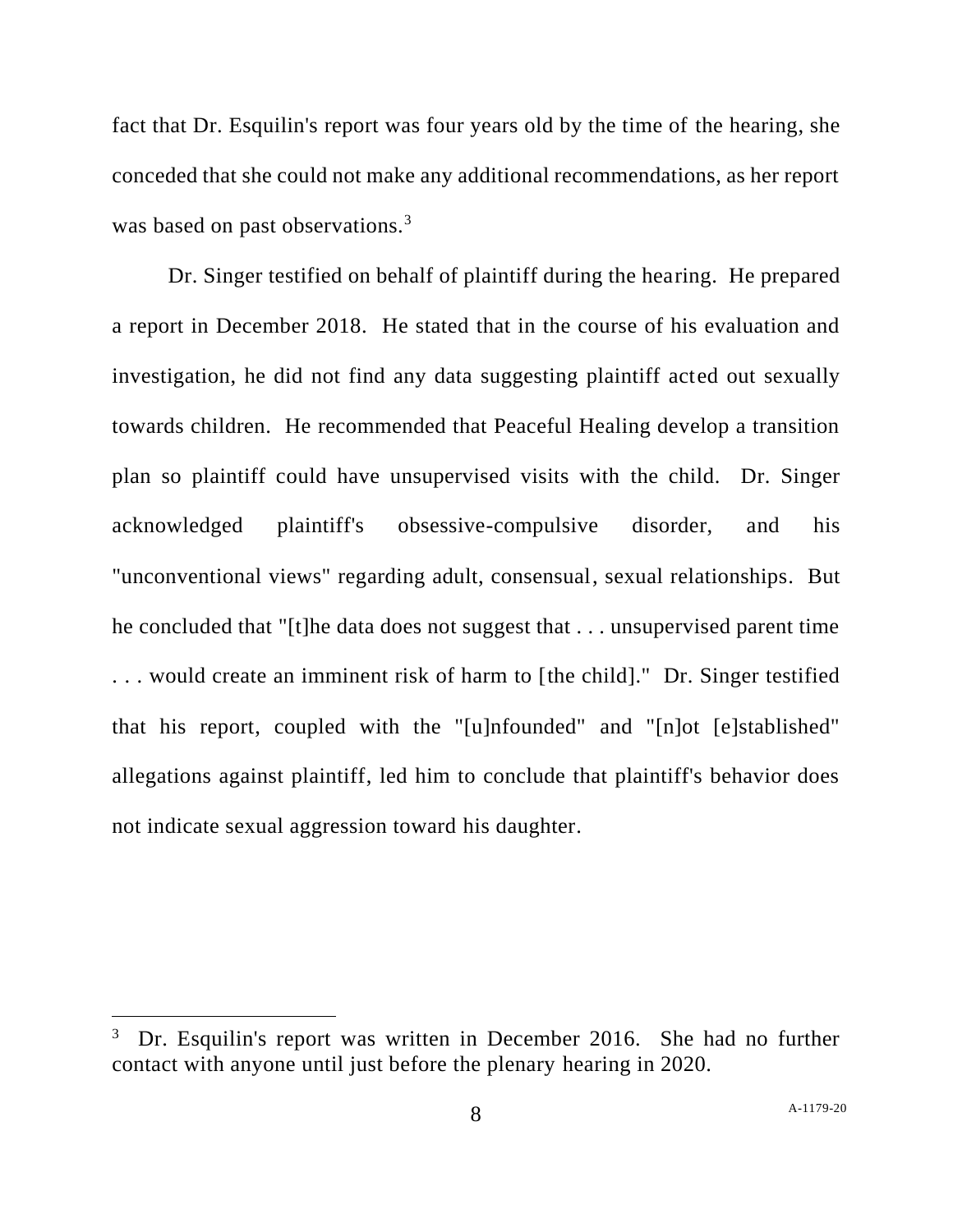Lynn also testified regarding her years-long interaction with plaintiff and the child, providing supervision services, including daytime and overnight stays, from 2016 until 2019.

Lynn described critical incidents and events that occurred during her time supervising the visits. She recalled in December 2015, during her initial meeting with the child, that the child told her that plaintiff touches her between her legs. Also, during this first meeting, defendant told Lynn it was not appropriate for the child to be alone or unsupervised with plaintiff. Lynn said defendant did not consent to unsupervised parenting time with plaintiff at any time from 2015 to 2019. And when Lynn attempted to create a plan to transition plaintiff's parenting time from supervised to unsupervised, defendant continued to refuse to consent to unsupervised time. Therefore, Lynn was unable to perform her role in transitioning plaintiff's parenting time. Lynn testified that defendant "contaminated the process" of evaluating the child and preparing the transition report.

Throughout Lynn's reports, she noted defendant's opposition "as it related to specific activities that occurred during [plaintiff's] [p]arenting [t]ime." She said defendant's "chronic interference" made it difficult to complete the transition report and facilitate her role. Defendant also obstructed Peaceful

9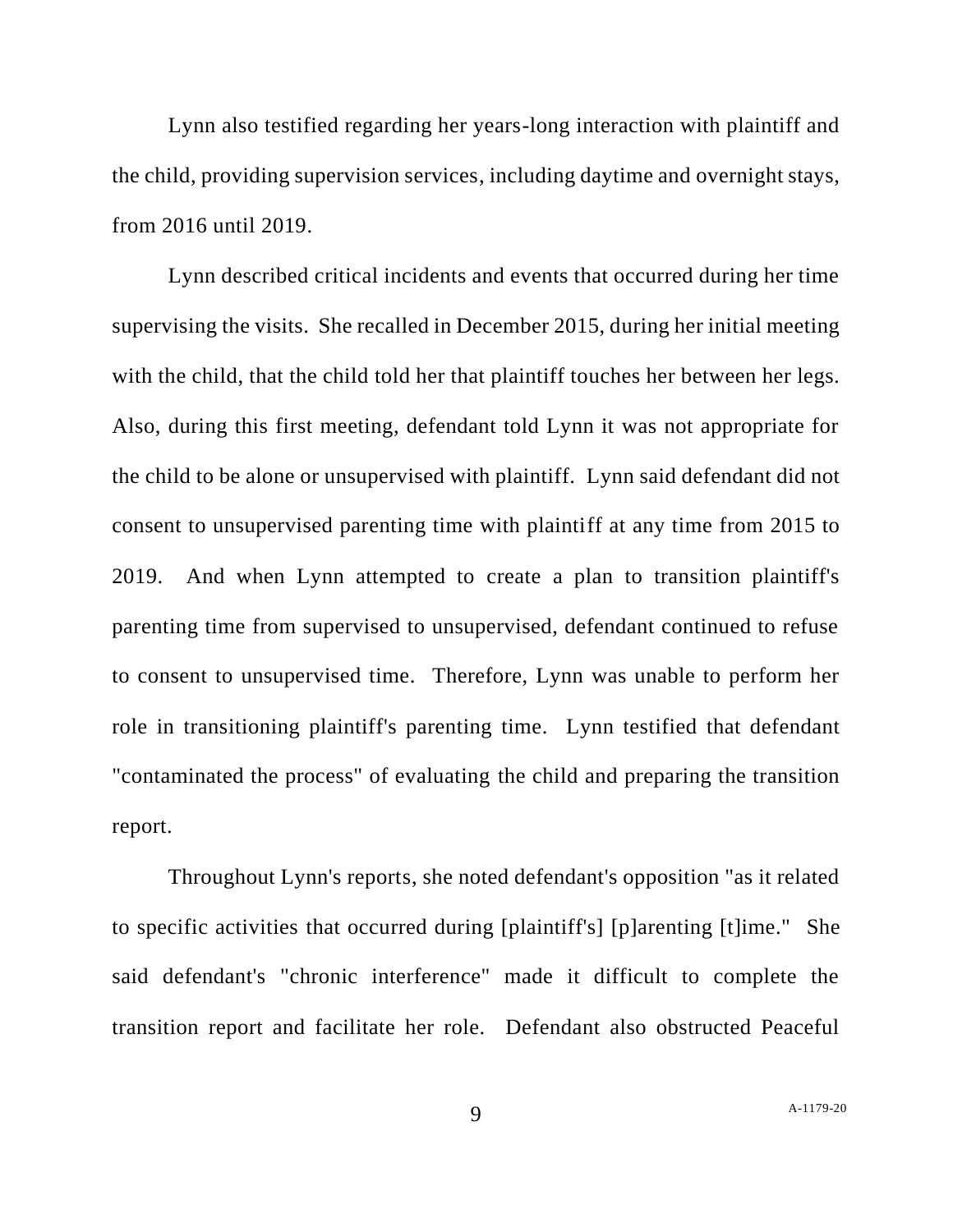Healing from conducting the required interviews with the child. Lynn described the child's first therapist as an "advocate" for defendant in this action.

As stated, Lynn testified about the May 25, 2019 incident. She stated that, at the time of the incident, plaintiff was watching a movie and did not notice the child's sexual behavior. Lynn said she did not discuss the event with plaintiff during or immediately after the incident.

During her testimony, defendant testified regarding the abuse allegations. She said the child told her that "[plaintiff] touches me between my legs." She described the child as having "a lot of anxiety," including separation anxiety when away from defendant. She said the child's therapist reported the second abuse allegation to DCPP after viewing defendant's video of the child stating that plaintiff inappropriately touched her. This video was played at the plenary hearing.

Defendant said she cooperated with the supervised visits but conceded she did not sign the safety guidelines required for Lynn to start a transition plan. Defendant further stated that the child only agrees to spend time with plaintiff because the visits are supervised.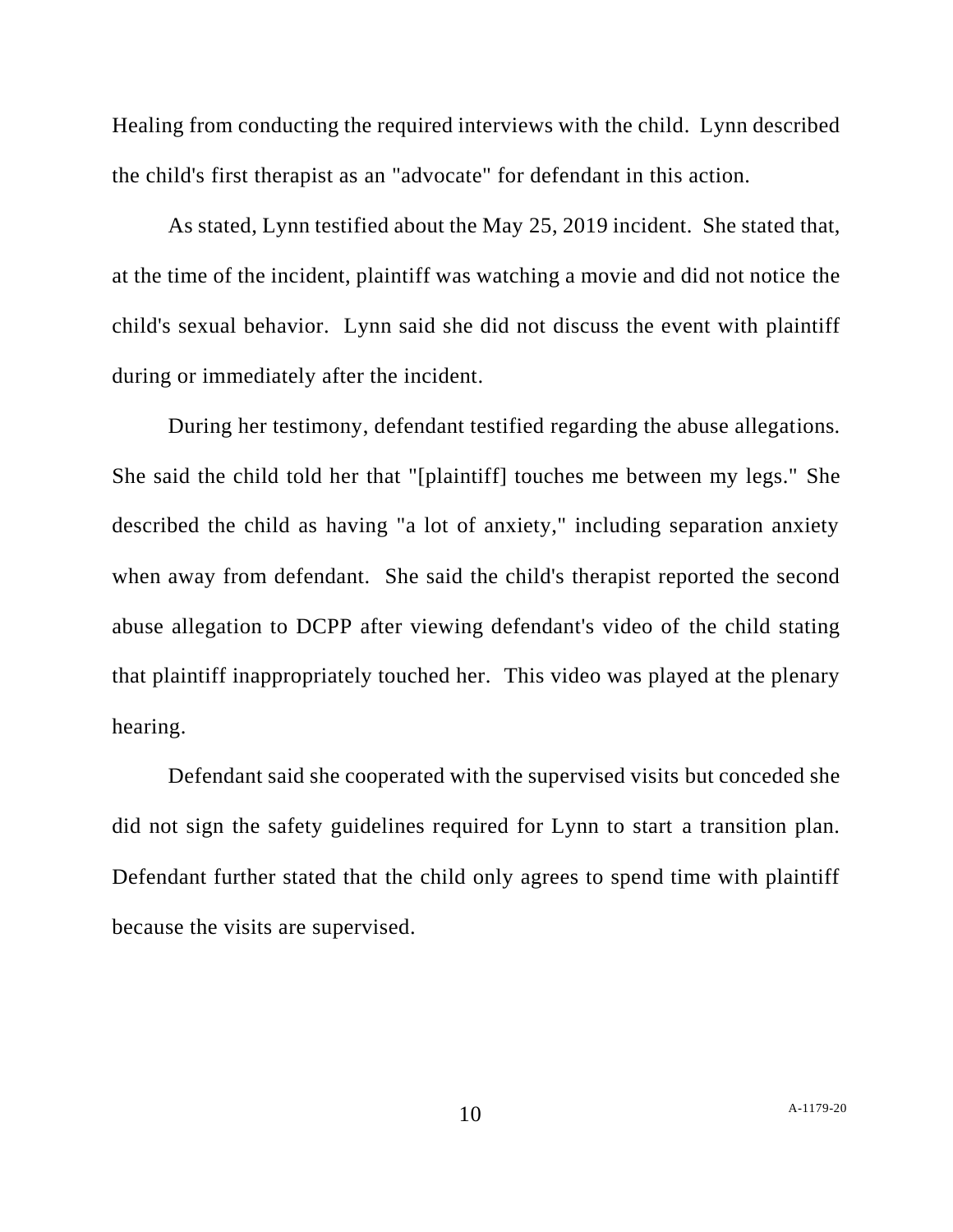On November 25, 2020, the court issued a thorough well-reasoned written decision and order. The court ordered defendant would continue as the principal residential parent and plaintiff would have supervised parenting time with his daughter until February 2021. Plaintiff was granted specific dates for parenting time in Massachusetts in 2020 as well as for the holidays. When either party was with the child, each was instructed to permit the other to communicate with the child over telephone or other electronic means. The court also ordered the child to continue therapy.

The order accorded plaintiff two overnight unsupervised visits with the child during February 2021, as well as parenting time every other weekend thereafter, alternating between New Jersey and Massachusetts. All visits thereafter would be unsupervised. Plaintiff was also granted four weeks of parenting time during the summer of 2021.

The court ordered defendant to pay plaintiff \$10,000 for reimbursement of a portion of past fees for Peaceful Healing's services during supervised visits, and \$5460 for the transition report. Defendant was further ordered to pay plaintiff \$30,000 for legal fees incurred in this matter.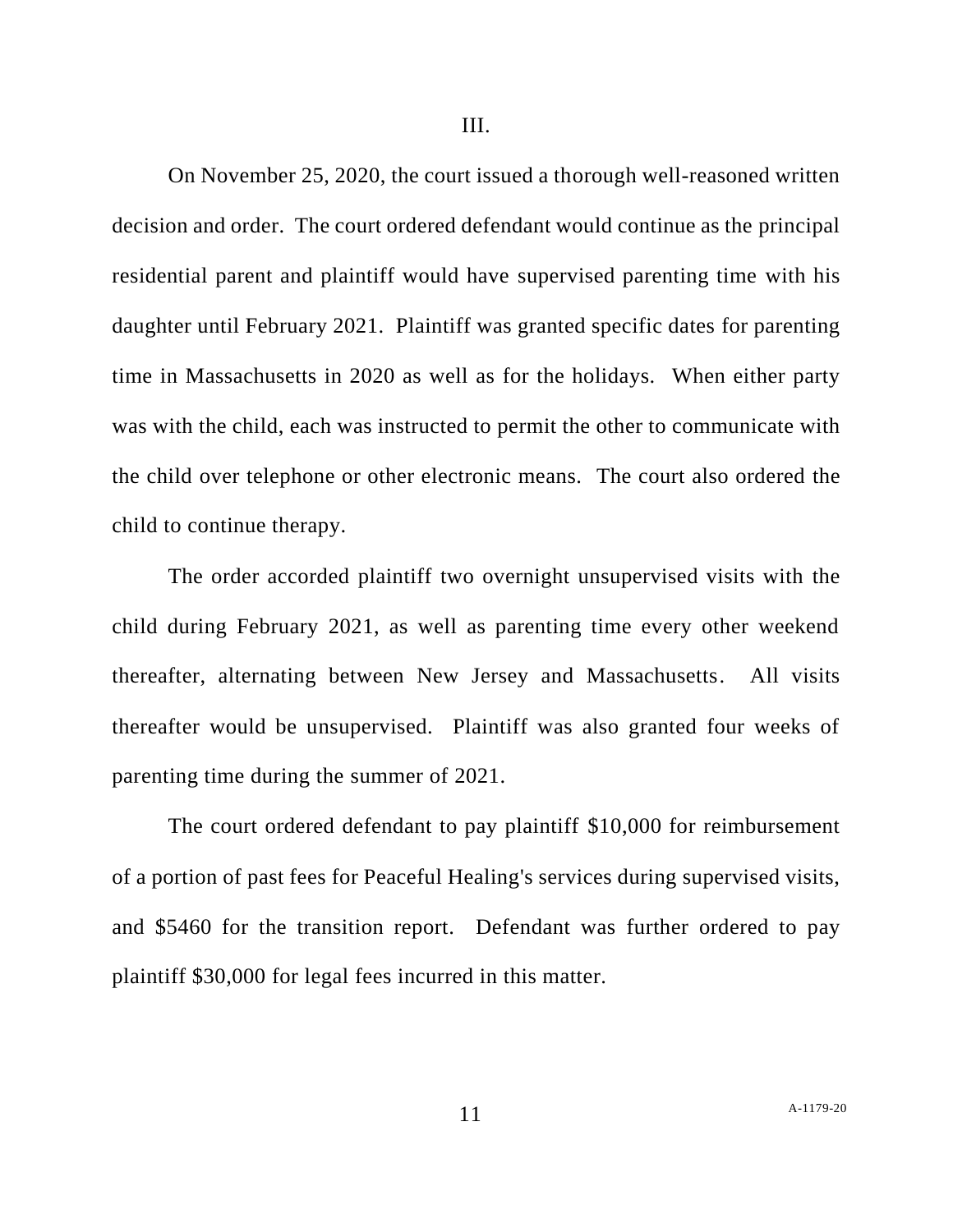On appeal, defendant asserts the court erred in granting plaintiff unsupervised parenting time and in ordering defendant to pay counsel fees and a share of the supervised visitation and transition report fees.

"We review the Family Part judge's findings in accordance with a deferential standard of review, recognizing the court's 'special jurisdiction and expertise in family matters.' Thus, 'findings by the trial court are binding on appeal when supported by adequate, substantial, credible evidence.'" Thieme v. Aucoin-Thieme, 227 N.J. 269, 282-83 (2016) (internal citations omitted) (quoting Cesare v. Cesare, 154 N.J. 394, 411-12, 413 (1998)).

"We invest the family court with broad discretion because of its specialized knowledge and experience in matters involving parental relationships and the best interests of children." N.J. Div. of Youth & Fam. Servs. v. F.M., 211 N.J. 420, 427 (2012). We will only disturb a family court's factual findings where the findings are "manifestly unsupported by or inconsistent with the competent, relevant and reasonably credible evidence to ensure there is no denial of justice." Milne v. Goldenberg, 428 N.J. Super. 184, 197 (App. Div. 2012) (internal quotation marks omitted) (quoting Platt v. Platt, 384 N.J. Super. 418, 425 (App. Div. 2006)).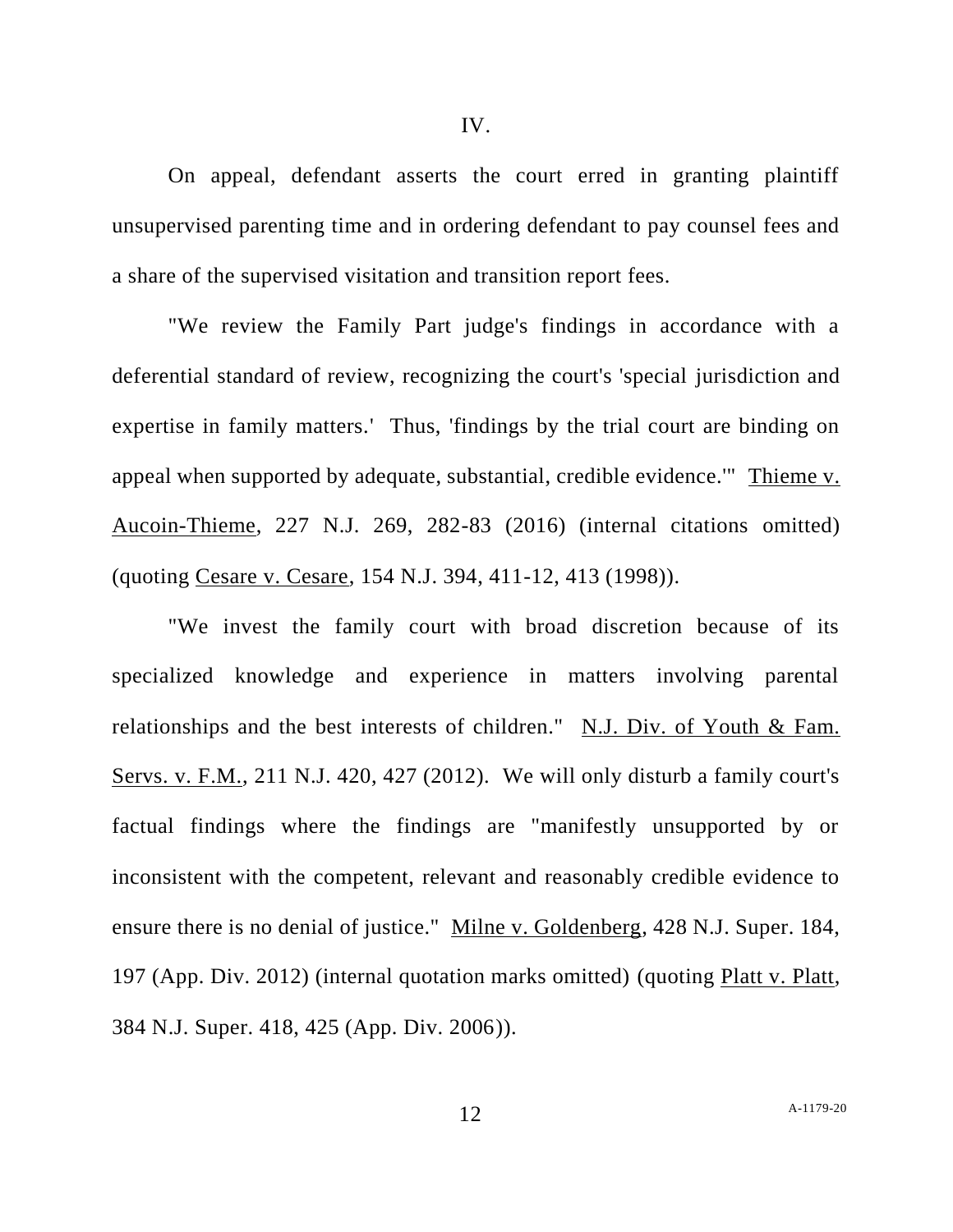However, our review of the court's legal determinations is de novo. Rowe v. Bell & Gossett Co., 239 N.J. 531, 552 (2019).

#### $A<sub>1</sub>$

The linchpin of any custody and parenting time dispute is "the best interest of the child" inquiry. Kinsella v. Kinsella, 150 N.J. 276, 317-18 (1997). This analysis is the "primary and overarching consideration" and is "an expression of the court's special responsibility to safeguard the interests of the child . . . because the child cannot be presumed to be protected by the adversarial process." Ibid.

N.J.S.A. 9:2-4(c) provides factors for a court to use in its analysis of custody and parenting time:

> $[(1)]$  the parents' ability to agree, communicate and cooperate in matters relating to the child; [(2)] the parents' willingness to accept custody and any history of unwillingness to allow parenting time not based on substantiated abuse; [(3)] the interaction and relationship of the child with its parents and siblings;  $[(4)]$  the history of domestic violence, if any;  $[(5)]$  the safety of the child and the safety of either parent from physical abuse by the other parent; [(6)] the preference of the child when of sufficient age and capacity to reason so as to form an intelligent decision; [(7)] the needs of the child;  $[(8)]$  the stability of the home environment offered; [(9)] the quality and continuity of the child's education;  $[(10)]$  the fitness of the parents;  $[(11)]$  the geographical proximity of the parents' homes;  $[(12)]$  the extent and quality of the time spent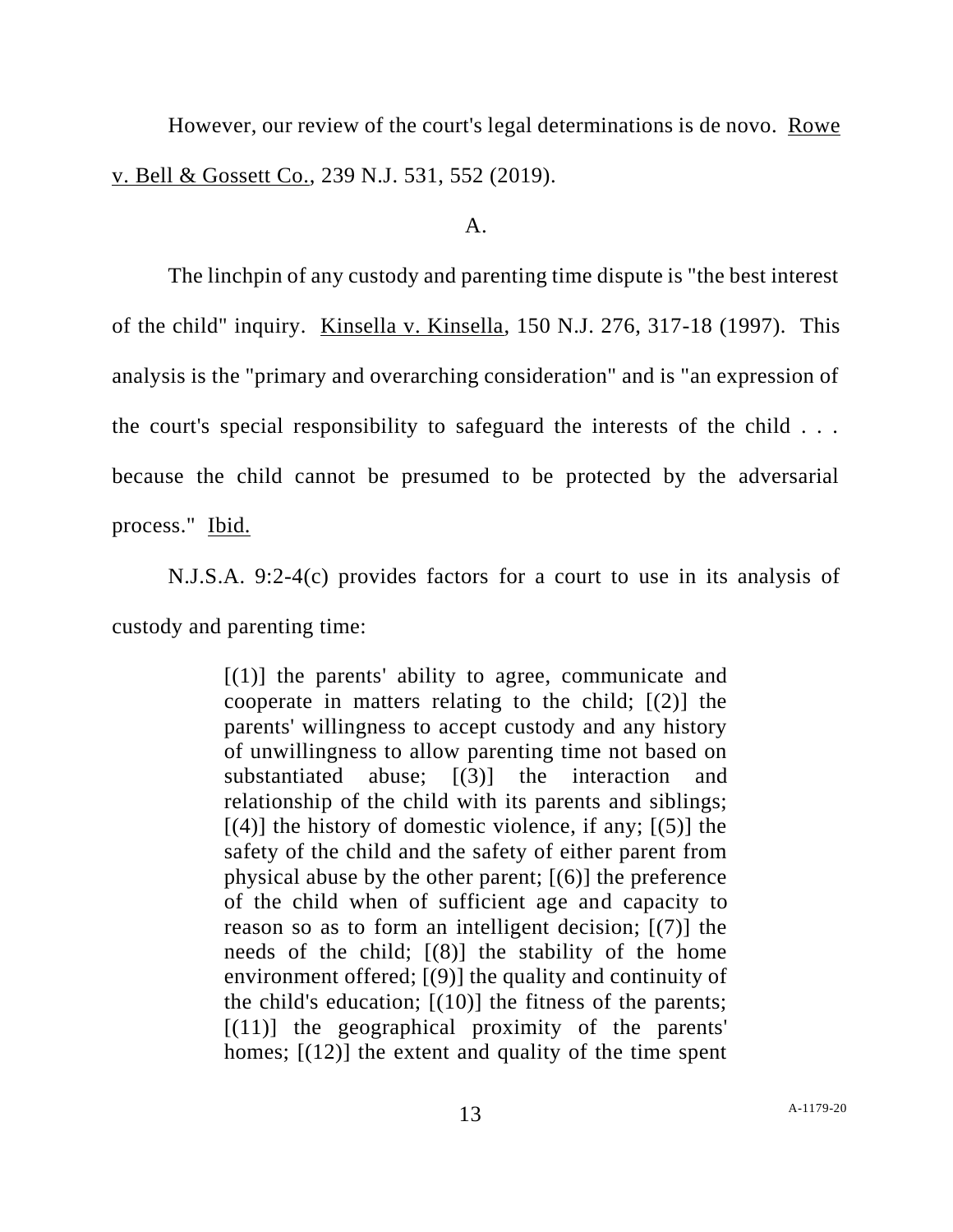with the child prior to or subsequent to the separation; [(13)] the parents' employment responsibilities; and  $[(14)]$  the age and number of the children.

The court considered each factor. In addressing factor one, the court found the parties did not communicate well and most of the issues resulted from defendant's "intransigence." In contrast, plaintiff had demonstrated "appropriate concern" for the child's welfare and engaged the judicial process to obtain parenting time. The court noted DCPP's investigation of the child sexual abuse allegations resulted in findings of "[u]nfounded" and "[n]ot [e]stablished."

As to factor two, the court found "defendant has regularly obstructed plaintiff's parenting-time rights," based on the "egregious history" of defendant's unwillingness to comply with the agreed-upon and court-ordered parenting time.

In analyzing factor three, the court found the child had a good relationship with both parents. As to factor four, the court stated any reported history of domestic violence was "limited" and "remote," as it occurred before the parties separated. And the sole reported incident involved plaintiff pushing defendant when he caught defendant searching through his wallet.

In considering factor five, the court found that defendant provided a safe environment for the child. The judge stated that "[d]efendant's assertions of sexual abuse and . . . contact with [the child] are exaggerated, unfounded, and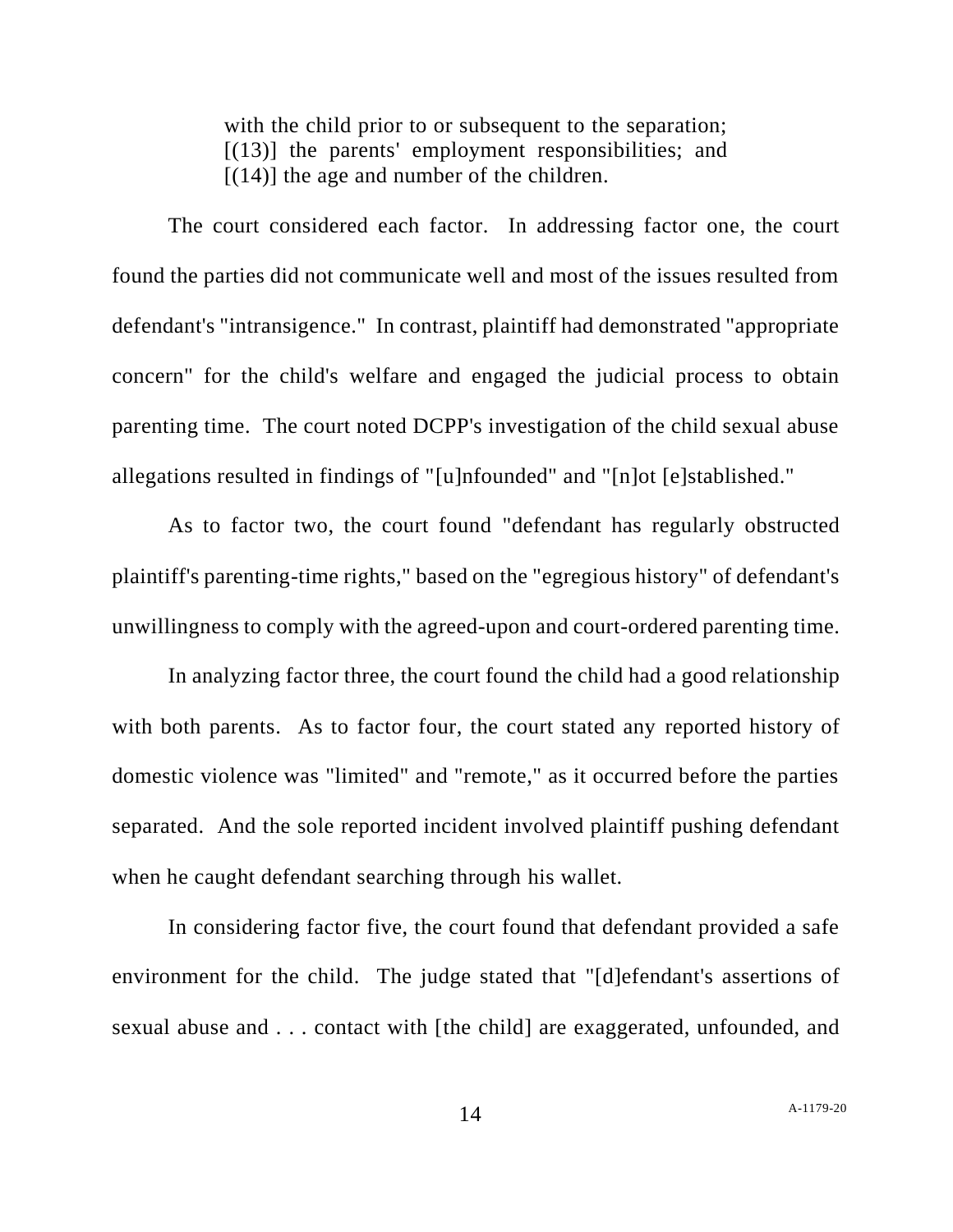unreliable." The court also found that the May 25, 2019 incident was the result of "momentary inattention" and was not "tantamount to abuse." Both parents are capable of caring for their daughter and the "safety of either parent from physical abuse by the other" was "not an issue."

Regarding factor six, the court found that the child wants to spend time with both parents. In analyzing factor seven, the court found that the child "needs stability" and that she needs both parents for her "healthy development."

Under factor eight, the court acknowledged that both parents can provide an appropriate home environment. Because of the child's age, factor nine was "not a significant issue."

As to factor ten, the court found both parties were physically fit for parenting time. But, the judge reiterated her concern regarding the parties' inability to interact positively with each other. Again, the court acknowledged that defendant's behavior in delaying the litigation and her decisions to unilaterally prevent plaintiff from exercising his parenting time was "deeply troubling."

Under factor eleven, the court noted the distance between plaintiff's residence in New Jersey and defendant's residence in Massachusetts. When addressing factor twelve, the court found that all of plaintiff's interactions with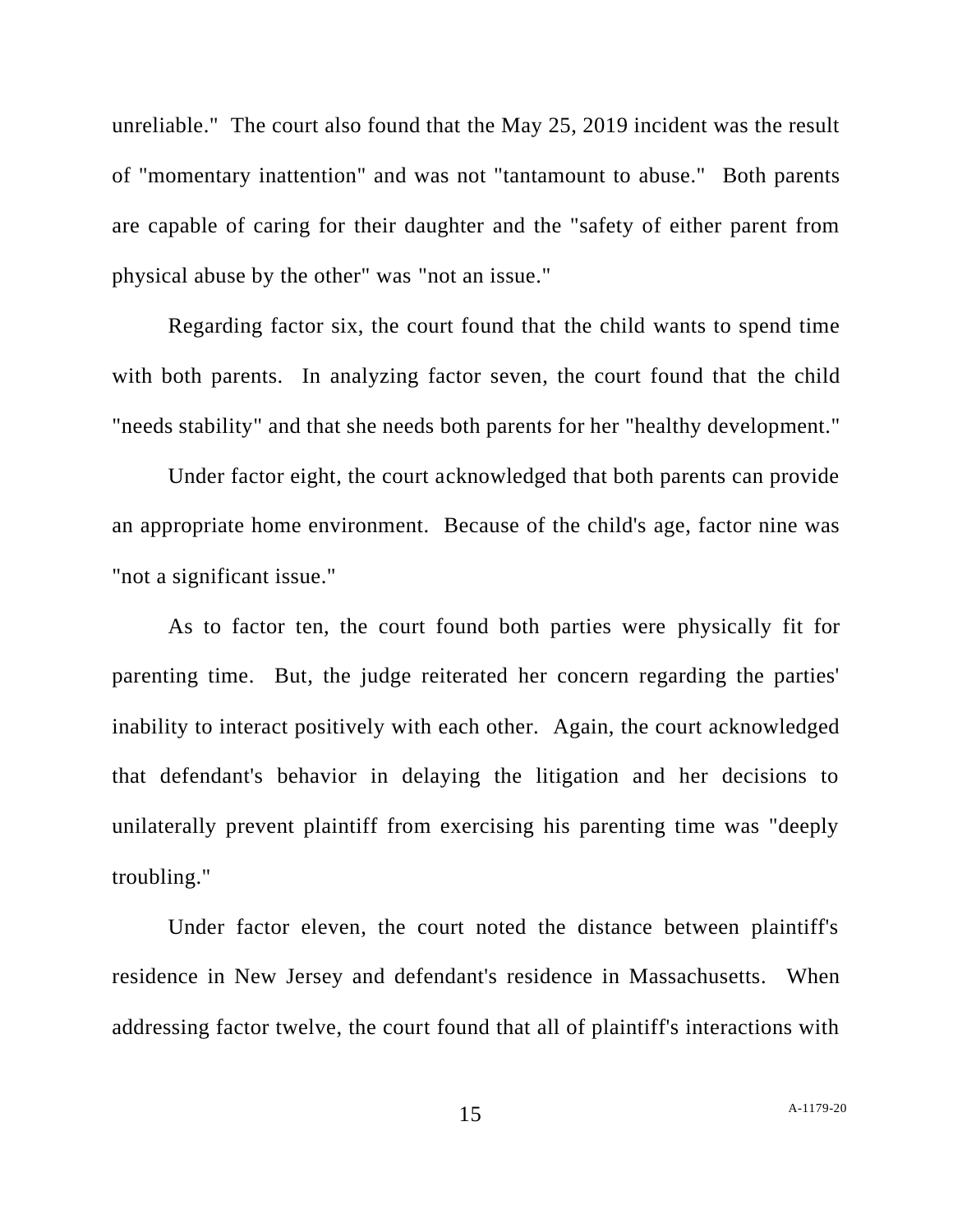the child from 2014 to 2019 were supervised and that plaintiff's parenting time included "substantial gaps."

Under factor thirteen, the court found there was no evidence demonstrating that the parties' employment responsibilities precluded either from exercising reasonable parenting time. The judge noted the child was nine years old in addressing factor fourteen.

In addition to the fourteen factors, the court considered the fact that the child had not seen plaintiff in over a year. However, the judge stated that parenting time should not be further delayed "simply because it has been delayed in the past." To accommodate the gap in parenting time, the judge imposed the gradual change from supervised time to unsupervised visits over the first several months of 2021. She commented she had a "substantial concern" regarding defendant's conduct in denying plaintiff parenting time and she was troubled by defendant's inability to put aside her negative feelings about plaintiff.

The judge also acknowledged defendant's concern regarding plaintiff's sexual ideations and fantasies but noted defendant was aware of these behaviors when she executed the joint custody agreement and consent order. Furthermore, there was nothing presented regarding plaintiff's actions to require the court to reduce or limit his parenting time.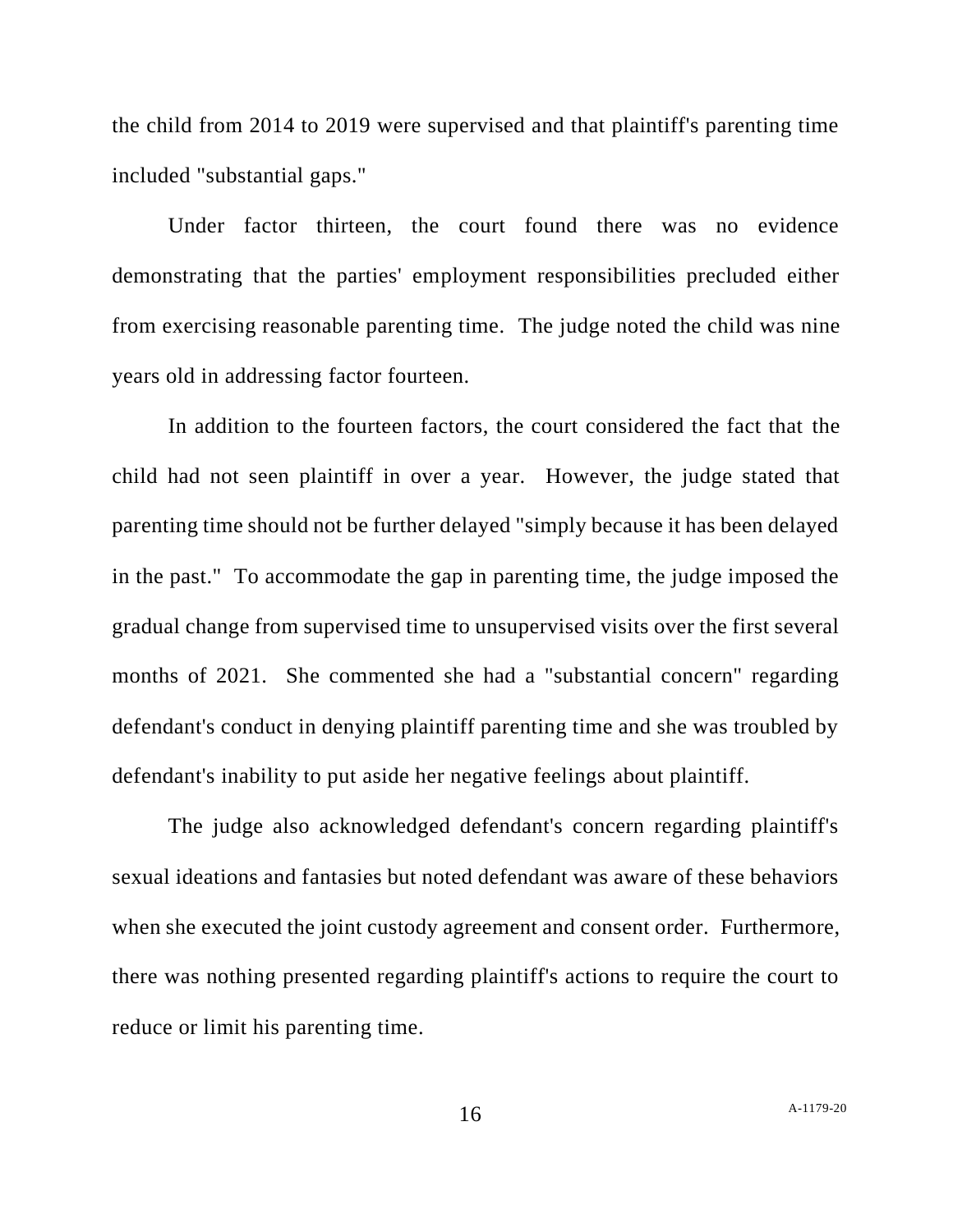In reaching its decision, the court also referred to its February 2019 interview with the child, noting she was a "bright, articulate girl" and "comfortable and mature." The judge stated that the child told her that there was "nothing that she disliked about either parent."

In her extensive opinion, the Family Part judge carefully considered each statutory factor and made additional findings. The judge properly applied the controlling principles of law to her findings. The decision is supported by the "adequate, substantial, and credible evidence" presented at the plenary hearing.

B.

Defendant also challenges the court's order of counsel fees and reimbursement to plaintiff for a portion of the extensive fees incurred for supervised visitation and a transition report.

The assessment of counsel fees in a family action rests within the court's discretion. D.H. v. D.K., 251 N.J. Super. 558, 563 (App. Div. 1991) (citing Williams v. Williams, 59 N.J. 229, 233 (1971)); Eaton v. Grau, 368 N.J. Super. 215, 225 (App. Div. 2004). We "will disturb a trial court's award of counsel fees 'only on the rarest of occasions, and then only because of a clear abuse of discretion.'" Litton Indus., Inc. v. IMO Indus., Inc., 200 N.J. 372, 386 (2009) (quoting Packard-Bamberger & Co. v. Collier, 167 N.J. 427, 444 (2001)).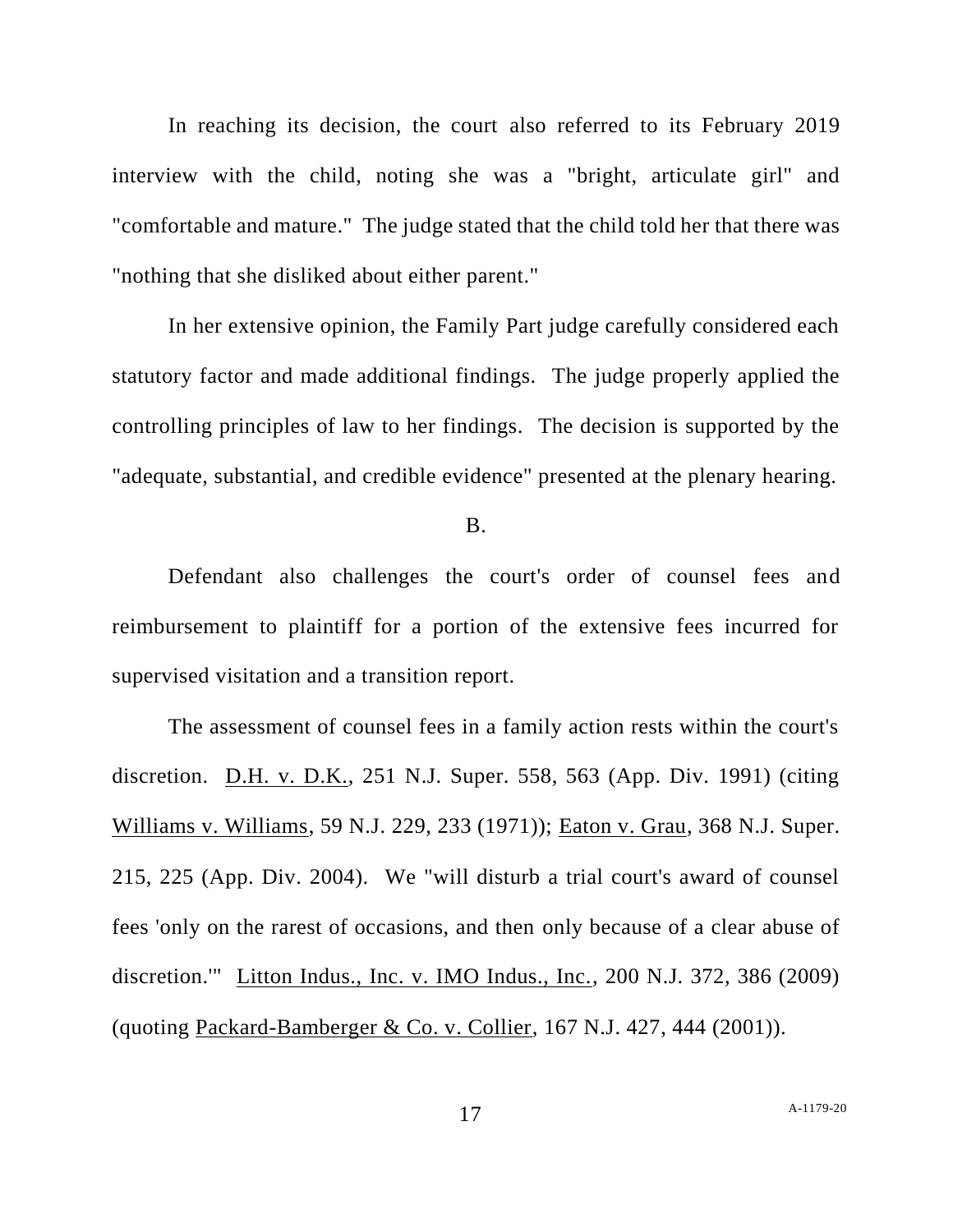An allowance for counsel fees is permitted to any party in a custody and

parenting time action under Rule 5:3-5(c), subject to the provisions of Rule 4:42-

9. In determining the amount of the fee award, the court should consider:

(1) the financial circumstances of the parties; (2) the ability of the parties to pay their own fees or to contribute to the fees of the other party; (3) the reasonableness and good faith of the positions advanced by the parties both during and prior to trial; (4) the extent of the fees incurred by both parties; (5) any fees previously awarded; (6) the amount of fees previously paid to counsel by each party; (7) the results obtained; (8) the degree to which fees were incurred to enforce existing orders or to compel discovery; and (9) any other factor bearing on the fairness of an award.

 $[R. 5:3-5(c).]$ 

Further, a court may order any other "appropriate equitable remedy it sees fit." R.  $5:3-7(a)$ .

The court properly analyzed plaintiff's request for counsel fees under Rule 5:3-5(c). The judge made findings on each factor, specifically noting defendant "has been guilty of bad faith in the manner in which she has pursued this litigation," while plaintiff sought the court's assistance in enforcing the parties' consent order regarding parenting time. In addition, the court found the costs for Peaceful Healing's services would have been reduced if defendant had properly disclosed her expert's report, which recommended unsupervised